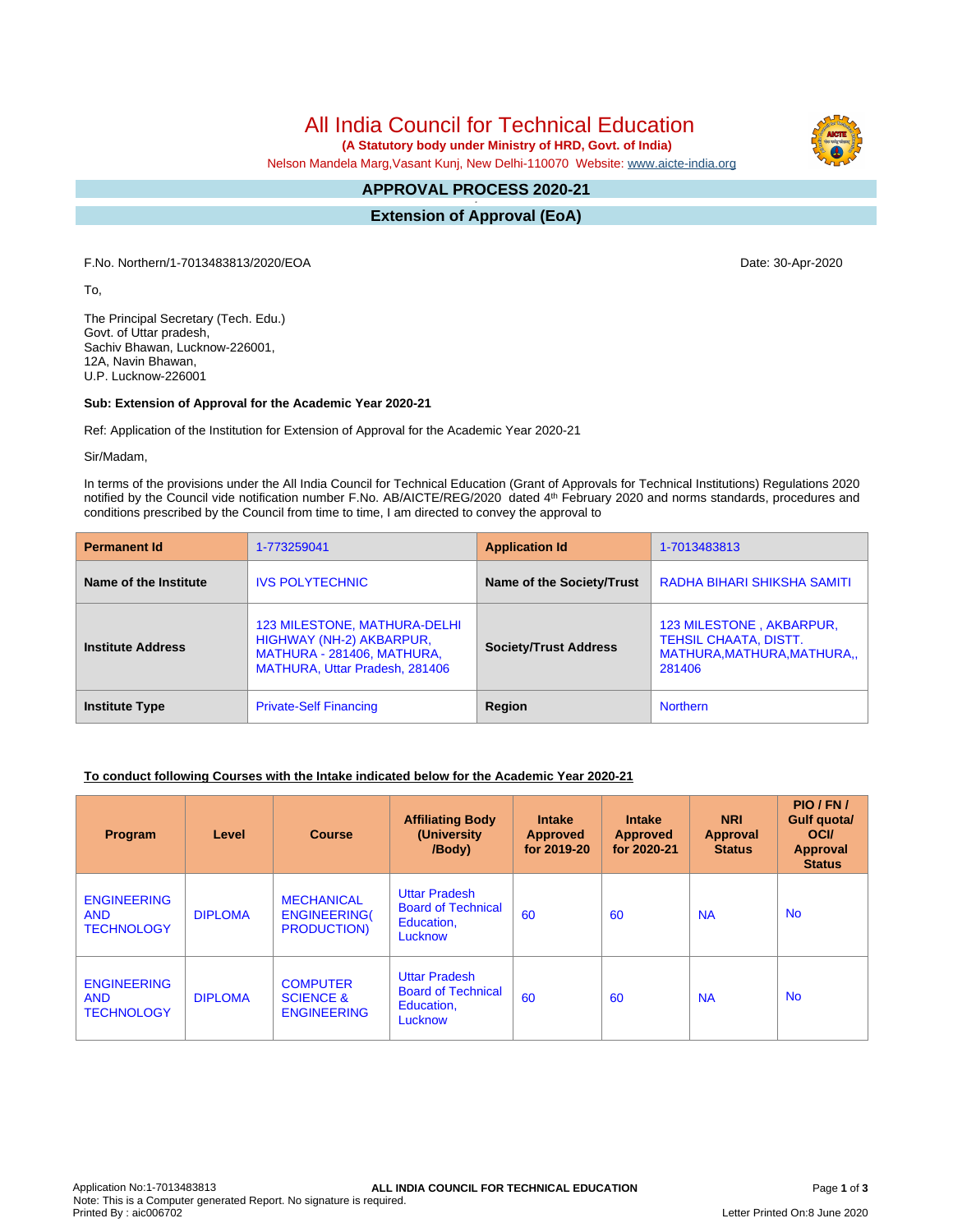| <b>ENGINEERING</b><br><b>AND</b><br><b>TECHNOLOGY</b> | <b>DIPLOMA</b> | <b>ELECTRICAL</b><br><b>ENGINEERING</b><br><b>INDUSTRIAL</b><br><b>CONTROL</b>               | <b>Uttar Pradesh</b><br><b>Board of Technical</b><br>Education,<br>Lucknow | 60 | 60 | <b>NA</b> | <b>No</b> |
|-------------------------------------------------------|----------------|----------------------------------------------------------------------------------------------|----------------------------------------------------------------------------|----|----|-----------|-----------|
| <b>ENGINEERING</b><br><b>AND</b><br><b>TECHNOLOGY</b> | <b>DIPLOMA</b> | <b>ELECTRONICS</b><br><b>COMMUNICATIO</b><br>N AND<br><b>INSTRUMENTAT</b><br><b>ION ENGG</b> | <b>Uttar Pradesh</b><br><b>Board of Technical</b><br>Education,<br>Lucknow | 60 | 60 | <b>NA</b> | <b>No</b> |
| <b>ENGINEERING</b><br><b>AND</b><br><b>TECHNOLOGY</b> | <b>DIPLOMA</b> | <b>CIVIL</b><br><b>ENGINEERING</b>                                                           | <b>Uttar Pradesh</b><br><b>Board of Technical</b><br>Education,<br>Lucknow | 60 | 60 | <b>NA</b> | <b>No</b> |

#### **It is mandatory to comply with all the essential requirements as given in APH 2020-21 (Appendix 6)**

## **Important Instructions**

- 1. The State Government/ UT/ Directorate of Technical Education/ Directorate of Medical Education shall ensure that 10% of reservation for Economically Weaker Section (EWS) as per the reservation policy for admission, operational from the Academic year 2020-21 is implemented without affecting the reservation percentages of SC/ ST/ OBC/ General. However, this would not be applicable in the case of Minority Institutions referred to the Clause (1) of Article 30 of Constitution of India. Such Institution shall be permitted to increase in annual permitted strength over a maximum period of two years beginning with the Academic Year 2020-21
- 2. The Institution offering courses earlier in the Regular Shift, First Shift, Second Shift/Part Time now amalgamated as total intake shall have to fulfil all facilities such as Infrastructure, Faculty and other requirements as per the norms specified in the Approval Process Handbook 2020-21 for the Total Approved Intake. Further, the Institutions Deemed to be Universities/ Institutions having Accreditation/ Autonomy status shall have to maintain the Faculty: Student ratio as specified in the Approval Process Handbook. All such Institutions/ Universities shall have to create the necessary Faculty, Infrastructure and other facilities WITHIN 2 YEARS to fulfil the norms based on the Affidavit submitted to AICTE.
- 3. In case of any differences in content in this Computer generated Extension of Approval Letter, the content/information as approved by the Executive Council / General Council as available on the record of AICTE shall be final and binding.
- 4. Strict compliance of Anti-Ragging Regulation: Approval is subject to strict compliance of provisions made in AICTE Regulation notified vide F. No. 373/Legal/AICTE/2009 dated July 1, 2009 for Prevention and Prohibition of Ragging in Technical Institutions. In case Institution fails to take adequate steps to Prevent Ragging or fails to act in accordance with AICTE Regulation or fails to punish perpetrators or incidents of Ragging, it will be liable to take any action as defined under clause 9(4) of the said Regulation.

**Prof.Rajive Kumar Member Secretary, AICTE**

Copy to:

- **1. The Director Of Technical Education\*\*, Uttar Pradesh**
- **2. The Principal / Director,** IVS POLYTECHNIC 123 Milestone, Mathura-Delhi Highway (Nh-2) Akbarpur, Mathura - 281406, Mathura, Mathura, Uttar Pradesh,281406